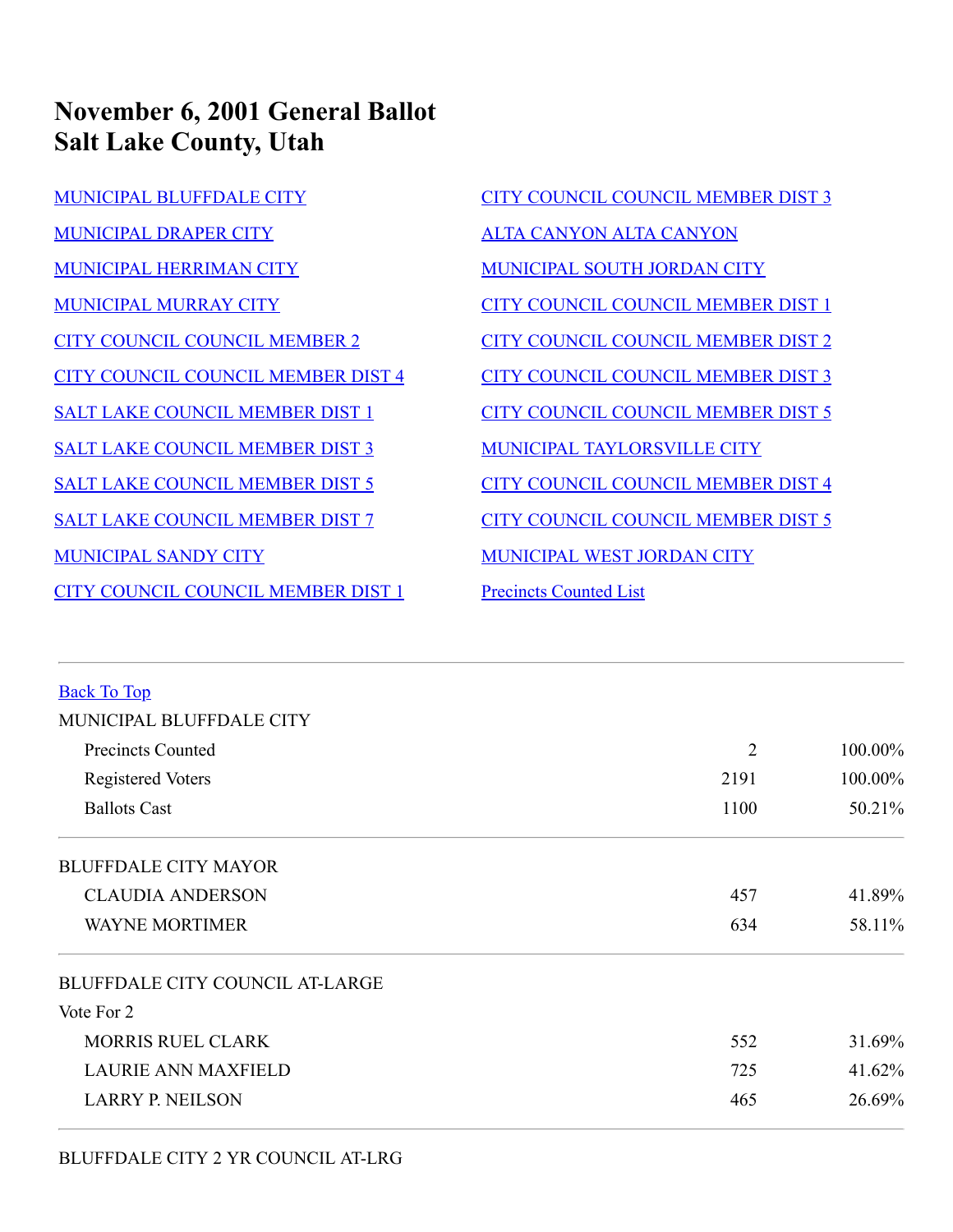<span id="page-1-1"></span><span id="page-1-0"></span>

| <b>JESSE W. KELLEY</b>        | 619    | 59.12%  |  |
|-------------------------------|--------|---------|--|
| <b>STEVE LEVESQUE</b>         | 428    | 40.88%  |  |
| <b>Back To Top</b>            |        |         |  |
| MUNICIPAL DRAPER CITY         |        |         |  |
| <b>Precincts Counted</b>      | $\tau$ | 100.00% |  |
| Registered Voters             | 11478  | 100.00% |  |
| <b>Ballots Cast</b>           | 4216   | 36.73%  |  |
| <b>DRAPER CITY MAYOR</b>      |        |         |  |
| <b>JOHN R. SHAKULA</b>        | 1157   | 27.83%  |  |
| DARRELL H. SMITH              | 3001   | 72.17%  |  |
| DRAPER CITY COUNCIL AT-LARGE  |        |         |  |
| Vote For 2                    |        |         |  |
| <b>RYAN D. DAVIES</b>         | 2684   | 34.49%  |  |
| <b>JENNY ORGILL</b>           | 1833   | 23.56%  |  |
| <b>SUMMER L. PUGH</b>         | 1149   | 14.77%  |  |
| <b>LAMONT SMITH</b>           | 2115   | 27.18%  |  |
| <b>INITIATIVE 1</b>           |        |         |  |
| <b>FOR</b>                    | 1984   | 47.68%  |  |
| <b>AGAINST</b>                | 2177   | 52.32%  |  |
| <b>SPECIAL BOND ELECTION</b>  |        |         |  |
| For the Issuance of Bonds     | 1060   | 25.70%  |  |
| Against the Issuance of Bonds | 3064   | 74.30%  |  |
| <b>Back To Top</b>            |        |         |  |
| MUNICIPAL HERRIMAN CITY       |        |         |  |
| <b>Precincts Counted</b>      | 1      | 100.00% |  |
| Registered Voters             | 1236   | 100.00% |  |
| <b>Ballots Cast</b>           | 735    | 59.47%  |  |
| HERRIMAN CITY MAYOR           |        |         |  |
| <b>MICHELLE BAILEY</b>        | 224    | 30.68%  |  |
| <b>J. LYNN CRANE</b>          | 506    | 69.32%  |  |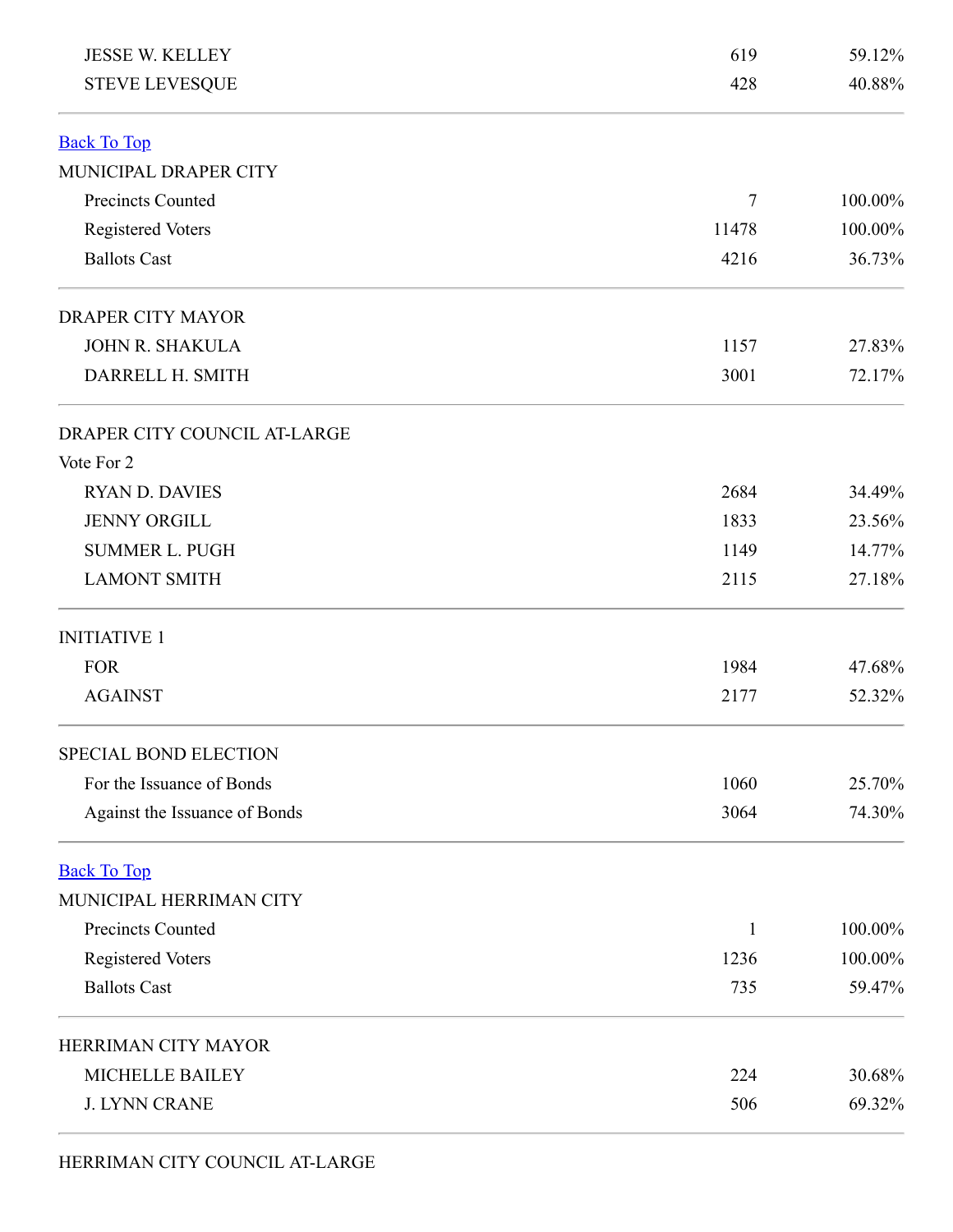<span id="page-2-3"></span><span id="page-2-2"></span><span id="page-2-1"></span><span id="page-2-0"></span>

| Vote For 2                          |       |         |
|-------------------------------------|-------|---------|
| MICHELLE FACER BAGULEY              | 398   | 31.44%  |
| <b>MARION T. MILLETT</b>            | 386   | 30.49%  |
| <b>JERRY W. WALKER</b>              | 482   | 38.07%  |
| <b>Back To Top</b>                  |       |         |
| MUNICIPAL MURRAY CITY               |       |         |
| Precincts Counted                   | 24    | 100.00% |
| <b>Registered Voters</b>            | 20121 | 100.00% |
| <b>Ballots Cast</b>                 | 6741  | 33.50%  |
| <b>MURRAY CITY MAYOR</b>            |       |         |
| <b>DAN SNARR</b>                    | 3902  | 58.43%  |
| <b>CHAD A. SOFFE</b>                | 2776  | 41.57%  |
| <b>Back To Top</b>                  |       |         |
| CITY COUNCIL COUNCIL MEMBER 2       |       |         |
| Precincts Counted                   | 5     | 100.00% |
| <b>Registered Voters</b>            | 5690  | 100.00% |
| <b>Ballots Cast</b>                 | 2131  | 37.45%  |
| COUNCIL MEMBER DISTRICT 2 CITY CNCL |       |         |
| ROBERT D. (ROBBIE) ROBERTSON        | 856   | 50.95%  |
| PAUL RYAN SORENSEN                  | 824   | 49.05%  |
| <b>Back To Top</b>                  |       |         |
| CITY COUNCIL COUNCIL MEMBER DIST 4  |       |         |
| Precincts Counted                   | 6     | 100.00% |
| <b>Registered Voters</b>            | 4161  | 100.00% |
| <b>Ballots Cast</b>                 | 1409  | 33.86%  |
| COUNCIL MEMBER DISTRICT 4 CITY CNCL |       |         |
| PAT GRIFFITHS                       | 755   | 54.67%  |
| <b>JOHN C. RUSH</b>                 | 626   | 45.33%  |
| <b>Back To Top</b>                  |       |         |
| SALT LAKE COUNCIL MEMBER DIST 1     |       |         |
| Precincts Counted                   | 15    | 100.00% |
| Registered Voters                   | 11176 | 100.00% |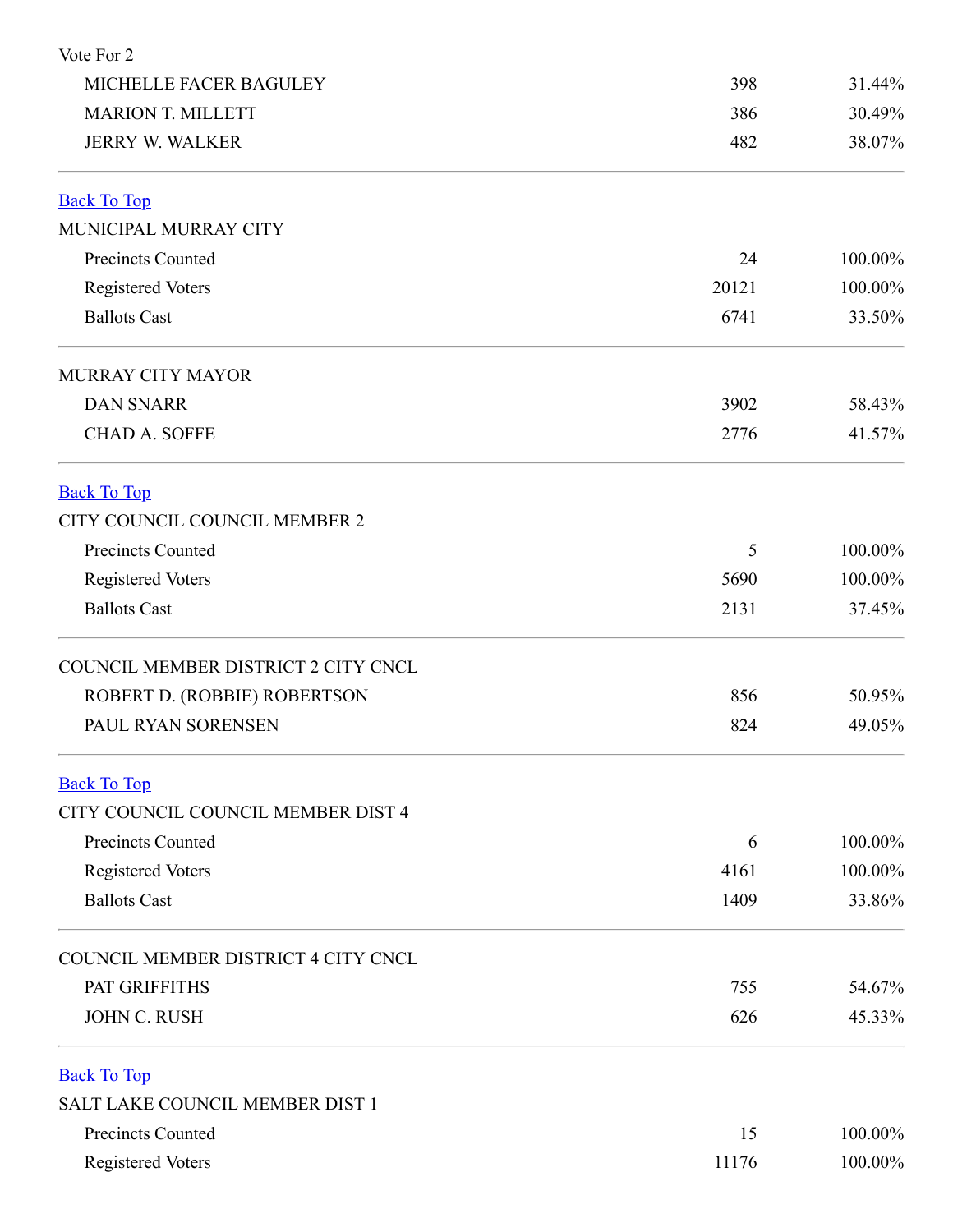<span id="page-3-3"></span><span id="page-3-2"></span><span id="page-3-1"></span><span id="page-3-0"></span>

| <b>Ballots Cast</b>                    | 1012  | 9.06%   |
|----------------------------------------|-------|---------|
| COUNCIL MEMBER DISTRICT 1 CITY CNCL    |       |         |
| <b>CARLTON CHRISTENSEN</b>             | 969   | 100.00% |
| <b>Back To Top</b>                     |       |         |
| <b>SALT LAKE COUNCIL MEMBER DIST 3</b> |       |         |
| <b>Precincts Counted</b>               | 16    | 100.00% |
| Registered Voters                      | 16709 | 100.00% |
| <b>Ballots Cast</b>                    | 4065  | 24.33%  |
| COUNCIL MEMBER DISTRICT 3 CITY CNCL    |       |         |
| <b>POLLY HART</b>                      | 1867  | 46.16%  |
| <b>ERIC JERGENSEN</b>                  | 2178  | 53.84%  |
| <b>Back To Top</b>                     |       |         |
| SALT LAKE COUNCIL MEMBER DIST 5        |       |         |
| Precincts Counted                      | 15    | 100.00% |
| <b>Registered Voters</b>               | 14644 | 100.00% |
| <b>Ballots Cast</b>                    | 3150  | 21.51%  |
| COUNCIL MEMBER DISTRICT 5 CITY CNCL    |       |         |
| <b>JILL REMINGTON LOVE</b>             | 1831  | 58.50%  |
| <b>ROGER THOMPSON</b>                  | 1299  | 41.50%  |
| <b>Back To Top</b>                     |       |         |
| SALT LAKE COUNCIL MEMBER DIST 7        |       |         |
| Precincts Counted                      | 16    | 100.00% |
| <b>Registered Voters</b>               | 14572 | 100.00% |
| <b>Ballots Cast</b>                    | 2371  | 16.27%  |
| COUNCIL MEMBER DISTRICT 7 CITY CNCL    |       |         |
| STEPHANIE CANNON                       | 720   | 30.59%  |
| <b>DALE LAMBERT</b>                    | 1634  | 69.41%  |
| <b>Back To Top</b>                     |       |         |
| MUNICIPAL SANDY CITY                   |       |         |
| Precincts Counted                      | 51    | 100.00% |
| <b>Registered Voters</b>               | 49289 | 100.00% |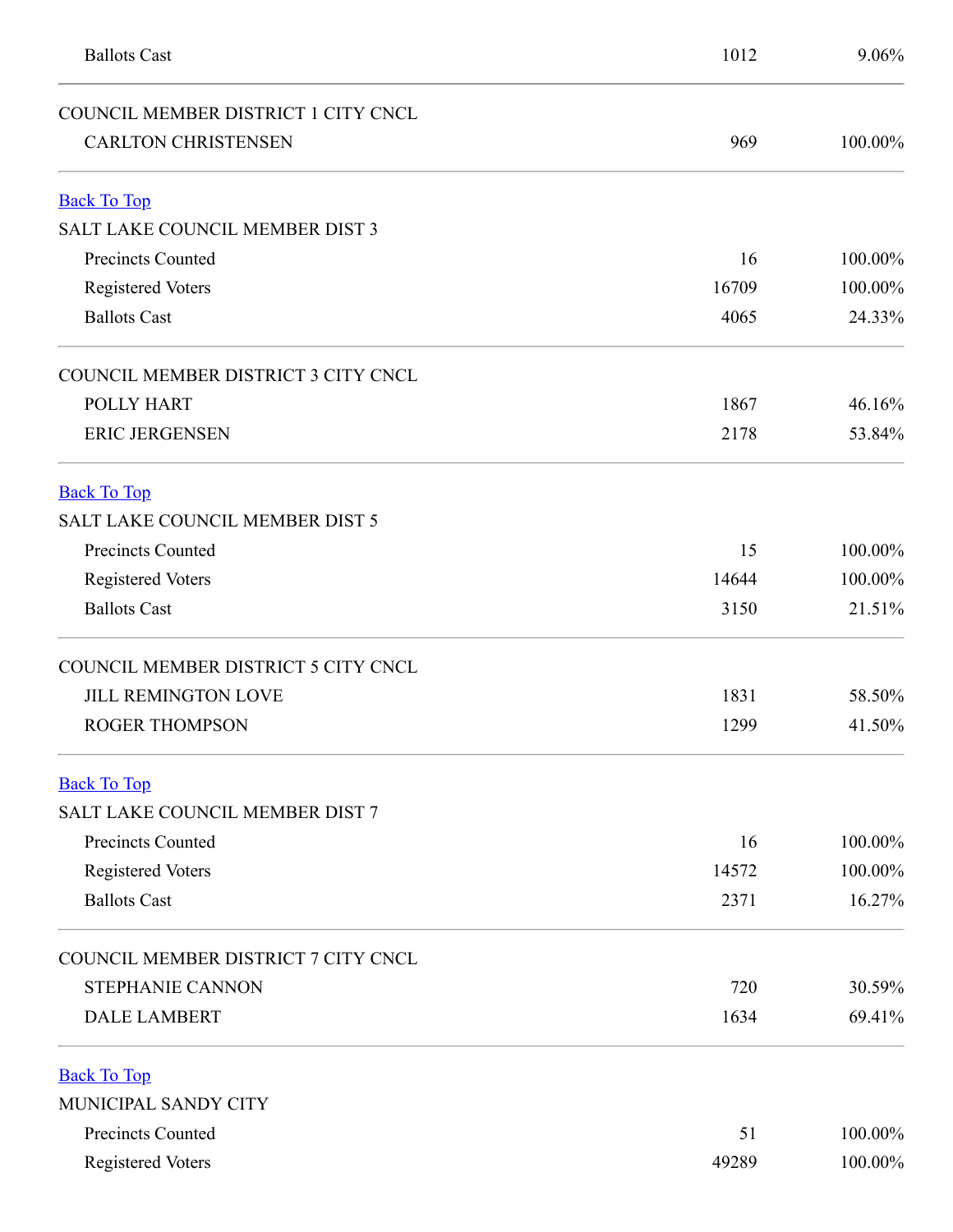<span id="page-4-2"></span><span id="page-4-1"></span><span id="page-4-0"></span>

| <b>Ballots Cast</b>                 | 11723 | 23.78%  |
|-------------------------------------|-------|---------|
| <b>SANDY CITY MAYOR</b>             |       |         |
| <b>TRISHA BECK</b>                  | 4924  | 42.22%  |
| <b>TOM DOLAN</b>                    | 6738  | 57.78%  |
| SANDY CITY COUNCIL AT-LARGE         |       |         |
| RICHARD J KUCHINSKY, JR             | 3414  | 30.97%  |
| <b>JOHN WINDER</b>                  | 7611  | 69.03%  |
| <b>Back To Top</b>                  |       |         |
| CITY COUNCIL COUNCIL MEMBER DIST 1  |       |         |
| Precincts Counted                   | 13    | 100.00% |
| <b>Registered Voters</b>            | 11139 | 100.00% |
| <b>Ballots Cast</b>                 | 2693  | 24.18%  |
| COUNCIL MEMBER DISTRICT 1 CITY CNCL |       |         |
| <b>SCOTT L COWDELL</b>              | 2447  | 100.00% |
| <b>Back To Top</b>                  |       |         |
| CITY COUNCIL COUNCIL MEMBER DIST 3  |       |         |
| Precincts Counted                   | 12    | 100.00% |
| <b>Registered Voters</b>            | 13151 | 100.00% |
| <b>Ballots Cast</b>                 | 3285  | 24.98%  |
| COUNCIL MEMBER DISTRICT 3 CITY CNCL |       |         |
| <b>BRYANT F. ANDERSON</b>           | 2775  | 100.00% |
| <b>Back To Top</b>                  |       |         |
| ALTA CANYON ALTA CANYON             |       |         |
| <b>Precincts Counted</b>            | 19    | 100.00% |
| Registered Voters                   | 18820 | 100.00% |
| <b>Ballots Cast</b>                 | 4838  | 25.71%  |
| ALTA CANYON RECREATION              |       |         |
| Vote For 4                          |       |         |
| <b>ANNE T. BARR</b>                 | 2527  | 21.40%  |
| <b>JANET L. CASSEL</b>              | 2518  | 21.32%  |
| VAN FOX                             | 1789  | 15.15%  |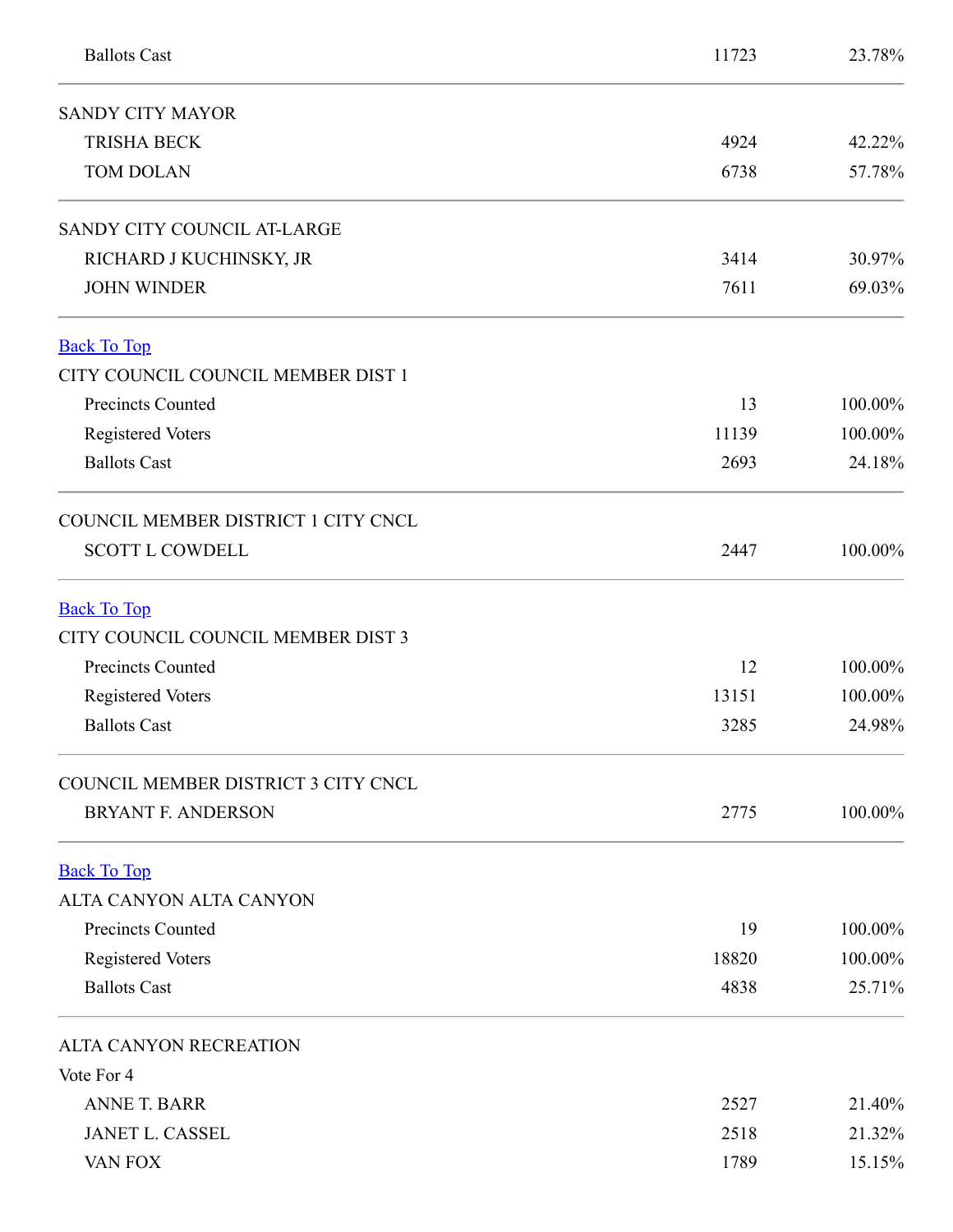<span id="page-5-1"></span><span id="page-5-0"></span>

| <b>GERALD W. MAUGHAN</b>            | 2291           | 19.40%  |
|-------------------------------------|----------------|---------|
| <b>BRYAN WHIPPLE</b>                | 2684           | 22.73%  |
| <b>Back To Top</b>                  |                |         |
| MUNICIPAL SOUTH JORDAN CITY         |                |         |
| <b>Precincts Counted</b>            | 13             | 100.00% |
| <b>Registered Voters</b>            | 15431          | 100.00% |
| <b>Ballots Cast</b>                 | 3721           | 24.11%  |
| SOUTH JORDAN CITY MAYOR             |                |         |
| <b>ROY HARWARD</b>                  | 851            | 23.06%  |
| <b>KENT MONEY</b>                   | 2840           | 76.94%  |
| <b>Back To Top</b>                  |                |         |
| CITY COUNCIL COUNCIL MEMBER DIST 1  |                |         |
| <b>Precincts Counted</b>            | 3              | 100.00% |
| <b>Registered Voters</b>            | 3295           | 100.00% |
| <b>Ballots Cast</b>                 | 686            | 20.82%  |
| COUNCIL MEMBER DIST 1 CITY CNCL 2YR |                |         |
| <b>ANNA FLORIN</b>                  | 149            | 27.54%  |
| <b>STANLEY M. WELLS</b>             | 392            | 72.46%  |
| <b>Back To Top</b>                  |                |         |
| CITY COUNCIL COUNCIL MEMBER DIST 2  |                |         |
| Precincts Counted                   | $\overline{2}$ | 100.00% |
| Registered Voters                   | 3198           | 100.00% |
| <b>Ballots Cast</b>                 | 599            | 18.73%  |
| COUNCIL MEMBER DIST 2 CITY CNCL 2YR |                |         |
| <b>BRADLEY G. MARLOR</b>            | 537            | 100.00% |
| <b>Back To Top</b>                  |                |         |
| CITY COUNCIL COUNCIL MEMBER DIST 3  |                |         |
| <b>Precincts Counted</b>            | 2              | 100.00% |
| <b>Registered Voters</b>            | 3548           | 100.00% |
| <b>Ballots Cast</b>                 | 857            | 24.15%  |

<span id="page-5-3"></span><span id="page-5-2"></span>COUNCIL MEMBER DISTRICT 3 CITY CNCL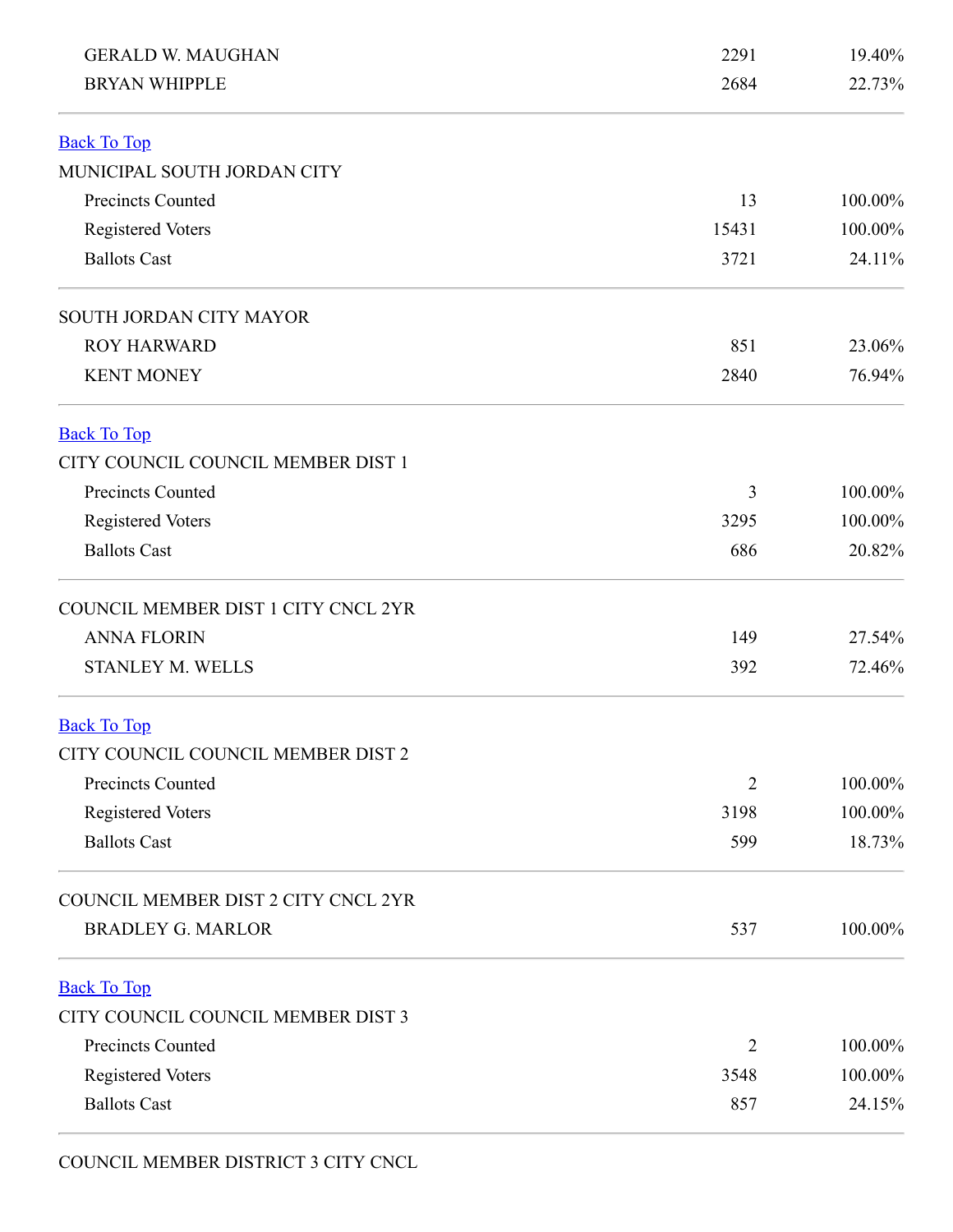<span id="page-6-3"></span><span id="page-6-2"></span><span id="page-6-1"></span><span id="page-6-0"></span>

| RONALD G. HOLT                      | 260            | 30.48%  |
|-------------------------------------|----------------|---------|
| <b>MARY WENNER</b>                  | 593            | 69.52%  |
| <b>Back To Top</b>                  |                |         |
| CITY COUNCIL COUNCIL MEMBER DIST 5  |                |         |
| <b>Precincts Counted</b>            | $\overline{3}$ | 100.00% |
| <b>Registered Voters</b>            | 2918           | 100.00% |
| <b>Ballots Cast</b>                 | 977            | 33.48%  |
| COUNCIL MEMBER DISTRICT 5 CITY CNCL |                |         |
| ANN BANGERTER GAYHEART              | 792            | 82.33%  |
| <b>LAMAR A MABEY</b>                | 170            | 17.67%  |
| <b>Back To Top</b>                  |                |         |
| MUNICIPAL TAYLORSVILLE CITY         |                |         |
| <b>Precincts Counted</b>            | 28             | 100.00% |
| <b>Registered Voters</b>            | 27639          | 100.00% |
| <b>Ballots Cast</b>                 | 5547           | 20.07%  |
| TAYLORSVILLE CITY MAYOR             |                |         |
| <b>JANICE AUGER</b>                 | 2920           | 52.88%  |
| L. KEITH SORENSEN                   | 2602           | 47.12%  |
| <b>Back To Top</b>                  |                |         |
| CITY COUNCIL COUNCIL MEMBER DIST 4  |                |         |
| Precincts Counted                   | 5              | 100.00% |
| Registered Voters                   | 5663           | 100.00% |
| <b>Ballots Cast</b>                 | 1137           | 20.08%  |
| COUNCIL MEMBER DISTRICT 4 CITY CNCL |                |         |
| <b>DAVE GODDARD</b>                 | 530            | 47.24%  |
| <b>LES N. MATSUMURA</b>             | 592            | 52.76%  |
| <b>Back To Top</b>                  |                |         |
| CITY COUNCIL COUNCIL MEMBER DIST 5  |                |         |
| Precincts Counted                   | 5              | 100.00% |
| <b>Registered Voters</b>            | 5596           | 100.00% |
| <b>Ballots Cast</b>                 | 1251           | 22.36%  |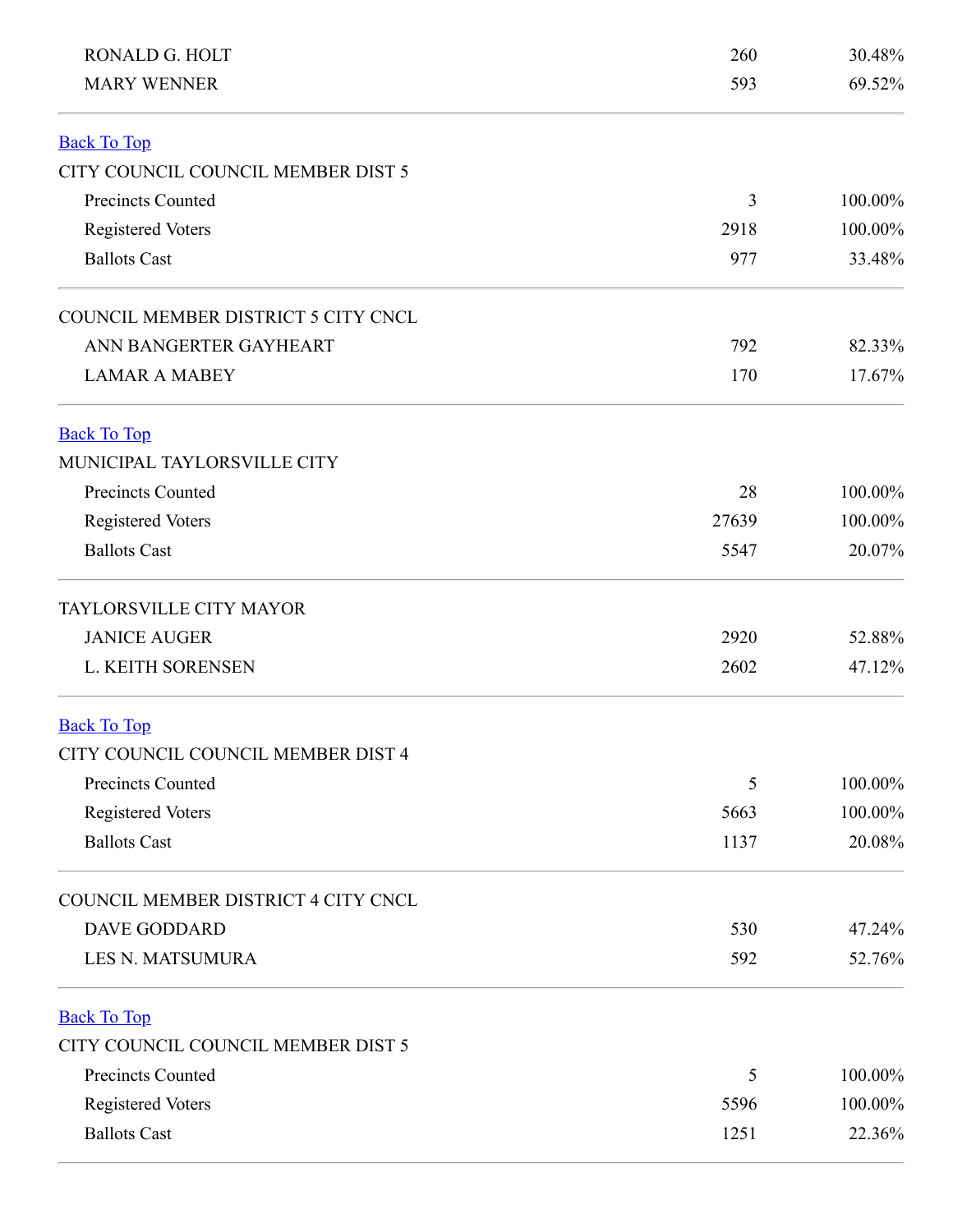<span id="page-7-0"></span>

| COUNCIL MEMBER DISTRICT 5 CITY CNCL |       |         |
|-------------------------------------|-------|---------|
| <b>JIM DUNNIGAN</b>                 | 590   | 47.31%  |
| <b>RUSS WALL</b>                    | 657   | 52.69%  |
| <b>Back To Top</b>                  |       |         |
| MUNICIPAL WEST JORDAN CITY          |       |         |
| Precincts Counted                   | 33    | 100.00% |
| <b>Registered Voters</b>            | 34762 | 100.00% |
| <b>Ballots Cast</b>                 | 8721  | 25.09%  |
| WEST JORDAN CITY MAYOR              |       |         |
| <b>DONNA EVANS</b>                  | 3260  | 37.67%  |
| <b>BRYAN D. HOLLADAY</b>            | 5395  | 62.33%  |
| WEST JORDAN CITY COUNCIL AT-LARGE   |       |         |
| Vote For 2                          |       |         |
| <b>NOLA DUNCAN</b>                  | 3728  | 23.86%  |
| <b>KATHY HILTON</b>                 | 4444  | 28.44%  |
| <b>KEVIN L. MERTIN</b>              | 3056  | 19.56%  |
| <b>STUART RICHARDSON</b>            | 4397  | 28.14%  |
| CITIZEN'S CITY INITIATIVE NUMBER 1  |       |         |
| <b>FOR</b>                          | 5674  | 67.64%  |
| <b>AGAINST</b>                      | 2714  | 32.36%  |
| <b>CITY PROPOSITION NUMBER 2</b>    |       |         |
| <b>FOR</b>                          | 4277  | 51.57%  |
| <b>AGAINST</b>                      | 4016  | 48.43%  |
|                                     |       |         |

## Back To Top

Precincts Counted / Precincts Not Counted

<span id="page-7-1"></span>

| BL <sub>01</sub> | BL <sub>02</sub> | DR01             | DR <sub>02</sub> | DR <sub>03</sub> | DR04              | DR <sub>05</sub> | DR <sub>06</sub> | DR <sub>07</sub> | HE <sub>01</sub> |
|------------------|------------------|------------------|------------------|------------------|-------------------|------------------|------------------|------------------|------------------|
| MB01             | MB02             | MB03             | MB <sub>04</sub> | MB05             | <b>MB06</b>       | MB07             | <b>MB08</b>      | MB09             | MB10             |
| MB11             | MB12             | MB13             | MB14             | MB15             | MB16              | MB17             | MB18             | MB19             | MB20             |
| MB21             | MB22             | MB <sub>23</sub> | MB24             | SA01             | SA <sub>0</sub> 2 | SA03             | SA <sub>04</sub> | SA <sub>05</sub> | <b>SA06</b>      |
| <b>SA07</b>      | <b>SA08</b>      | SA <sub>09</sub> | SA <sub>10</sub> | SA <sub>11</sub> | SA <sub>12</sub>  | SA <sub>13</sub> | SA <sub>14</sub> | SA <sub>15</sub> | SA16             |